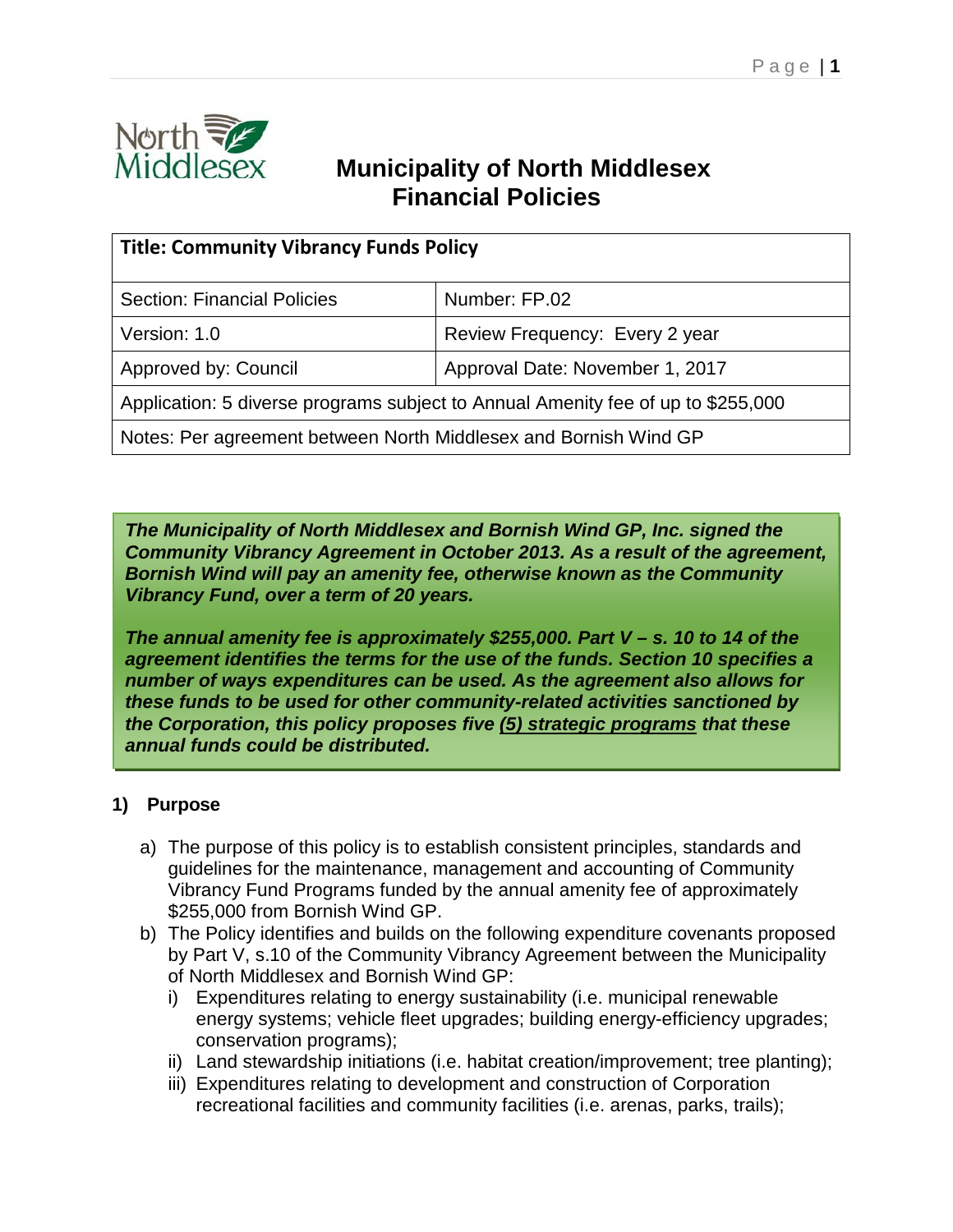- iv) Expenditures for improvement of community and protective services (i.e. police, fire, healthcare);
- v) Expenditures related roads, urban infrastructure and community facilities;
- vi) Expenditures related to education and job training;
- vii) Property tax relief for residents and businesses in the community; or, viii)Other community-related activities sanctioned by the Corporation.

#### **2) Definitions**

a) *"Amenity Fee"* means the fee payable by Bornish to the Municipality in a given year shall hall be the fixed turbine rate of Three Thousand Five Hundred Dollars (\$3,500) multiplied by the aggregate nameplate capacity expressed in megawatts of up to 73.5 of the Wind-Turbines which, (i) are located within the Corporation; and (ii) were operating for at least sixty (60) days during the year, as determined by Bornish, acting reasonably.

### **3) Programs**

### a) Community Development Fund Program (Vibrancy Portion) *TOTAL ANNUAL AVAILABLE FUNDING: \$50,000*

- i) The purpose of this program is to financially assist community groups and organizations that offers programs or projects which will provide a benefit to improve the well-being of the Municipality.
- ii) By-Law xxx outlines policy, procedures and eligibility criteria to encourage community organizations to undertake these projects or programs.
- iii) The intent is for the funding to benefit the general public without a profit motive or to support specific interests of an organization.
- iv) Any funds must not be used by individuals involved in organizations for their own personal financial gain.
- b) Strathroy Middlesex General Hospital Foundation *TOTAL ANNUAL AVAILABLE FUNDING: \$40,000*
	- i) The Municipality of North Middlesex is committed to financially supporting the Strathroy Middlesex General Hospital Foundation through the Community Vibrancy Funds.
	- ii) North Middlesex is committing to \$40,000 per year for the next 10 years, starting from 2017 to 2026, to the Foundation to support their fundraising campaign.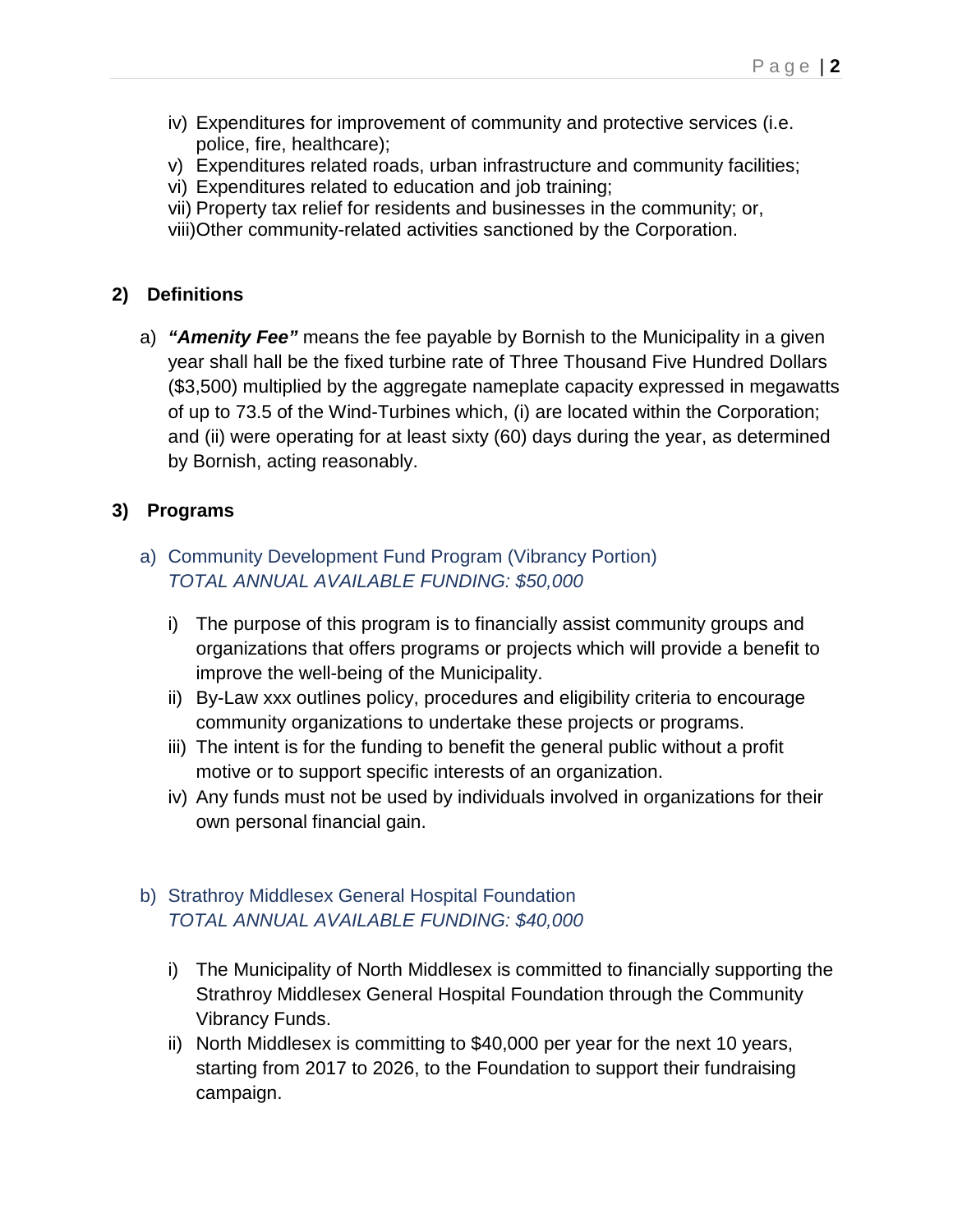## c) Façade Grant Program *TOTAL ANNUAL AVAILABLE FUNDING: \$15,000*

The Municipality of North Middlesex has supported the revitalization of the Main Street Middlesex program. The purpose of a new Façade Grant Program would be to encourage property owners of existing street-level retail and/or commercial buildings located within the downtowns and other Council supported initiative areas to invest in the improvement of the appearance, functionality and / or accessibility of the buildings' storefronts and/or façades. Improvements would have to enhance the interface between the public pedestrian space and commercial activities to provide a positive aesthetic impact on the existing street. The program is intended to:

- i) Make streets a more inviting and interesting place to walk and shop;
- ii) Help building owners attract and retain tenants;
- iii) Build civic pride among the local business community;
- iv) Contribute to the quality of life of residents, workers and visitors; and,
- v) Improve the marketability of the local business area.

Acceptable proposals would include:

- vi) High-quality storefront and façade design;
- vii) High quality signage; and,
- viii)Preservation and enhancement of upper-storey facades
- ix) Only those properties located within recognized downtowns as identified through previous Main Street programs might be eligible.
- x) Such proposals would need to satisfy applicable by-laws along with the Ontario Building Code, where applicable.
- xi) Eligible work would include: repainting, cleaning or re-facing of facades; repair or restoration of façade masonry, brickwork or wood; replacement, repair or restoration of cornices, eaves, parapets and other architectural features; replacement or repair of windows; entranceway modifications that improve the appearance and/or access to commercial units; redesign and reconstruction of the store front; installation of appropriate new signage or improvements to existing signage; installation or repair of canopies and awnings; installation or repair of exterior lighting; and, restoration of historic features.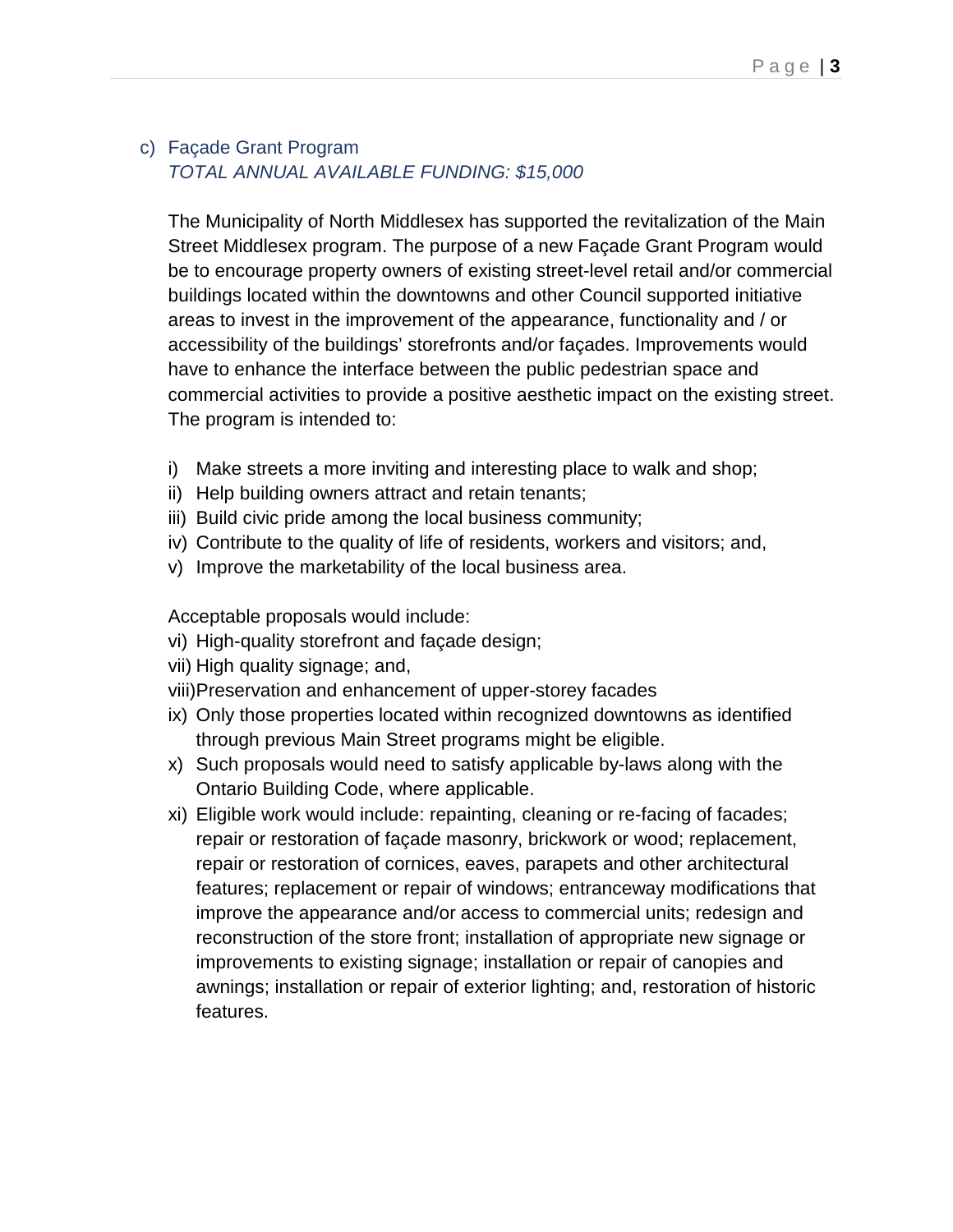## d) Endowment Fund Program *TOTAL ANNUAL AVAILABLE FUNDING: \$25,000 per year*

- i) The purpose of this program is to create a non-expendable pool of funds that will earn investment income over the 20-year term of the agreement.
- ii) The proposed Endowment fund will be established with a contribution \$25,000 each year.
- iii) The financial objective is to accumulate a total of \$450,000 of principle amount at the end of the 20-year term.
- iv) The principle amount will remain in the pool of investment for perpetuity while the annual investment income can be used for projects and/or services
- v) To facilitate this program, a new reserve fund will be created as "Vibrancy Endowment Reserve Funds".
- vi) Based on municipal investment guidelines, annual allocation of \$25,000 will be invested every year.

# e) Annual Budget Mitigation Program TOTAL ANNUAL AVAILABLE FUNDING: \$125,000 per year

- i) Part  $V s$ . 10 of the agreement, (g) notes that the amenity fee can be used for "property tax relief for residents and businesses in the community".
- ii) This program will provide support in providing financial relief to both operational and capital budget.
- iii) Each year the Director of Finance in collaboration with Senior Management will provide a list of capital projects or operational line items to be funded through this program as part of the annual budget process.